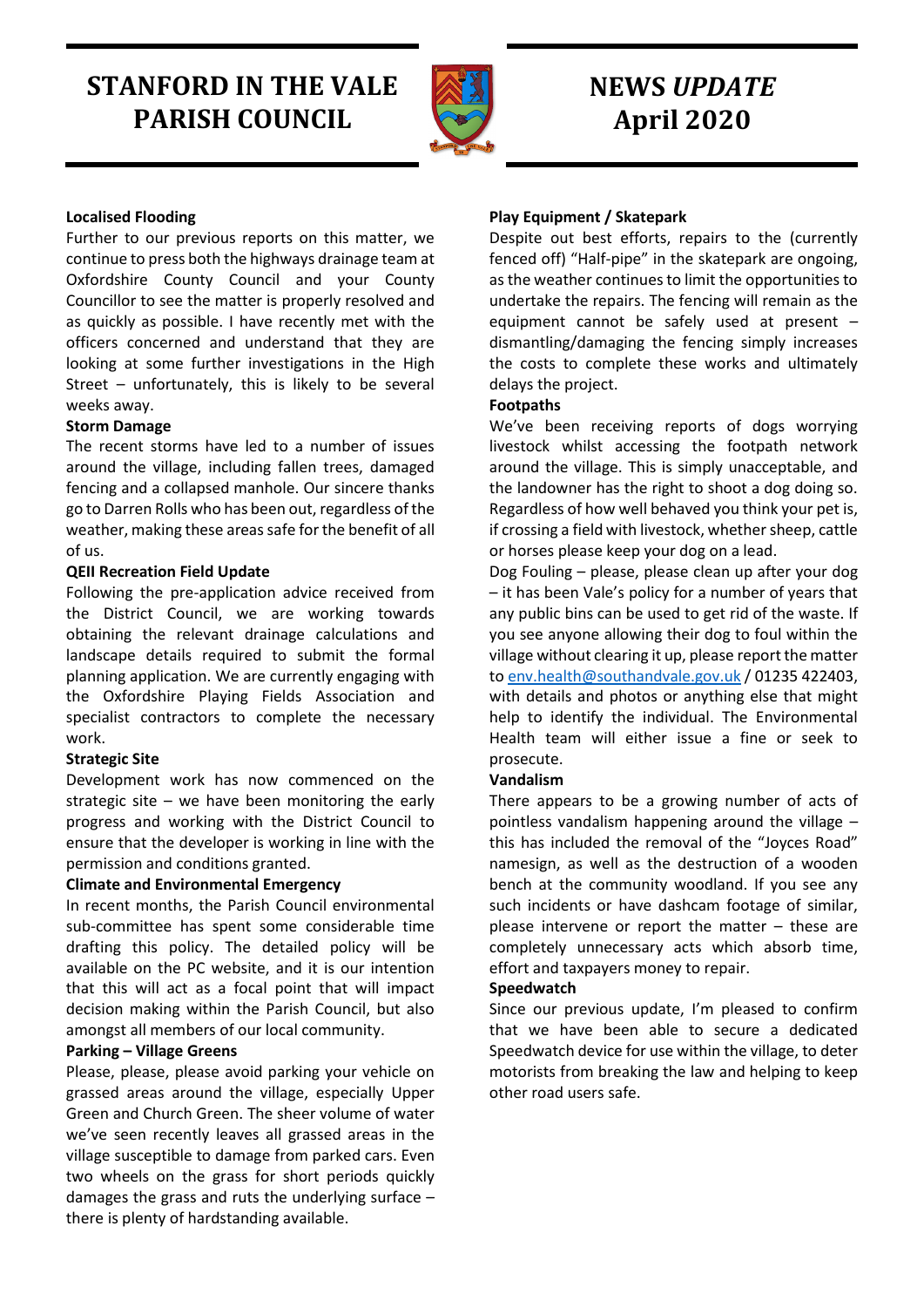## **Coronavirus Updates (As of going to press)**

## [https://www.gov.uk/government/topical](https://www.gov.uk/government/topical-events/coronavirus-covid-19-uk-government-response)[events/coronavirus-covid-19-uk-government](https://www.gov.uk/government/topical-events/coronavirus-covid-19-uk-government-response)[response](https://www.gov.uk/government/topical-events/coronavirus-covid-19-uk-government-response)

## **New guidance for households with possible COVID-19 infection**

Next stage of COVID-19 public information campaign highlights guidance for households with possible infection.

Published 17 March 2020 From:

**[Department](https://www.gov.uk/government/organisations/department-of-health-and-social-care) of Health and Social Care** and **[Public](https://www.gov.uk/government/organisations/public-health-england)**



New guidance to stay at home for 14 days if someone in your household has symptoms of COVID-19 is the focus of the next stage of a public awareness campaign launched by Health and Social Care Secretary Matt Hancock 17th March 2020.

The new guidance will set out that individuals will still be asked to self-isolate for 7 days from the onset of COVID-19 symptoms but any individuals in the household will now be asked to self-isolate for 14 days from that moment as well.

If other members of your household develop symptoms, however mild, at any time during the 14 days, they must not leave the home for 7 days from when symptoms started.

The new phase of the campaign will build on the existing TV, radio, online, digital and billboard adverts currently visible all over the country. These reinforce the importance of washing your hands more often and for 20 seconds, and ask people to self-isolate for 7 days if they develop a high temperature or a new continuous cough, however mild.

Government has taken the further measure of asking whole households to isolate because it is likely that people living with others will infect each other or be infected already. Staying at home for 14 days will greatly reduce the overall amount of infection the household could pass on to others in the community.

The Prime Minister also today set out a number of social distancing measures to reduce the risk of infection from the spread of coronavirus. For those who remain well, are under 70 or do not have an underlying health condition, they are advised to limit their social contact where possible, including using less public transport, working at home and considering not going to pubs, restaurants, theatres and bars.

For those who are over 70, have an underlying health condition or are pregnant, they are strongly advised against these activities and to significantly limit faceto-face interaction with friends and family if possible. The government's public awareness campaign offers clear, practical advice so people can play their part in preventing and slowing the spread of the virus.

The most important thing individuals can do to protect themselves remains washing their hands more often, for at least 20 seconds, with soap and water. Make sure you cough or sneeze into a tissue, put it in a bin and wash your hands.

The awareness campaign also reiterates the importance of seeking help online by visiting [NHS.UK/coronavirus](https://www.nhs.uk/conditions/coronavirus-covid-19/) to check your symptoms and follow the medical advice, rather than visiting your GP. It also urges people with any symptoms to avoid contact with older and more vulnerable people.

Only if symptoms become worse should people use the NHS 111 service. To ensure the phone service is readily available to those who need it, where possible people should use the 111 website rather than calling.

Earlier this month, the Prime Minister published a '[battle](https://www.gov.uk/government/publications/coronavirus-action-plan) plan' for tackling the disease in the UK, which sets out plans for a range of scenarios. Last week, the Prime Minister confirmed the UK has [moved](https://www.gov.uk/government/news/covid-19-government-announces-moving-out-of-contain-phase-and-into-delay) into the [second](https://www.gov.uk/government/news/covid-19-government-announces-moving-out-of-contain-phase-and-into-delay) stage of this plan, the 'delay' phase.

Health and Social Care Secretary Matt Hancock said: Coronavirus is the biggest public health crisis we have faced in a generation, and we will do whatever is necessary to protect our elderly and most vulnerable people and keep the public safe.

This is an unprecedented situation and it's so important for each of us to rally together and do our bit to protect ourselves and each other, as well as our NHS, from this disease.

Washing hands regularly for 20 seconds or more remains the single most important thing each of us can do, but we now also need to ask everyone in a household to stay at home if anyone in their home shows symptoms.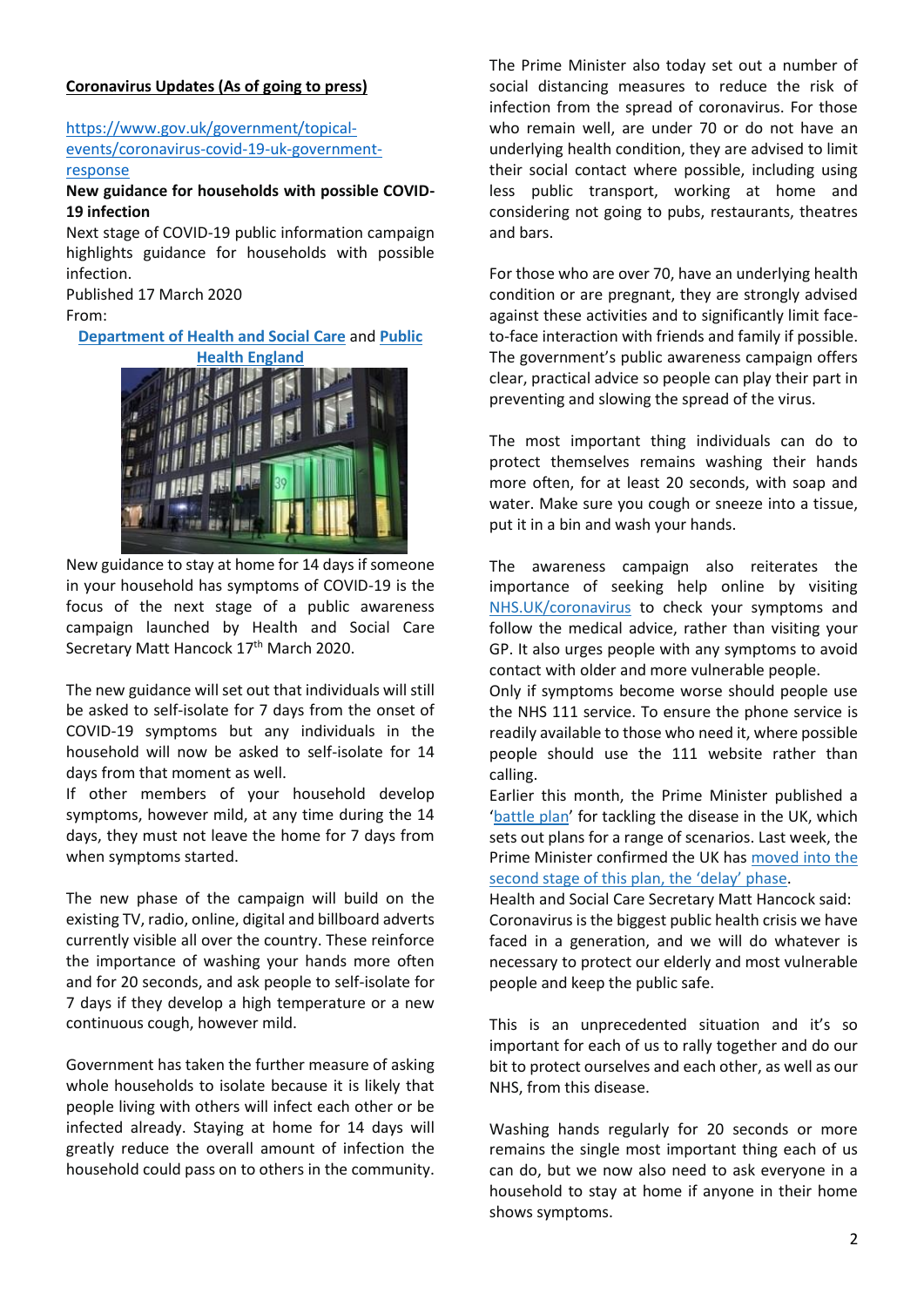Combating this virus will require a huge national effort. We must do all we can to save lives, protect the NHS and keep the most vulnerable people in our society safe.

#### **Peter Lewis**

*Chairman – Stanford in the Vale Parish Council* [plewis.sitv@gmail.com](mailto:plewis.sitv@gmail.com)

## **Vandalism**

Recent events within the village have caused disbelief amongst your Parish Councillors.

## **Millennium Green**

This seems to be being used by Local Youths (not all from the village) who think it's OK to litter the place with Vodka (and other) bottles.

Not content with just littering, the trend recently has been to smash bottles in the playground of the primary school and around the green.

Entering the School premises out of hours and without reason to be there is classed as trespass. These points have been passed to the local police for greater enforcement action.

The main problems have been on Monday mornings when it has been very dangerous for the pupils going into school, after Sunday vandalism in the field!

## **Skateboard Park**

After a group of local lads recently came to the PC asking our intentions for repairs and upgrades to the skatepark, we explained that we are waiting for a break in the weather to be able to make further repairs to the Half Pipe. For this reason, the Half Pipe was fenced off by a local business on our behalf, costing him his time and personal property to achieve this.

The fencing has been ripped apart on several occasions, and re-instatement is now impossible without further engagement from the local business. The Half Pipe itself is also being vandalised - the repair area that we started to repair has been targeted (witnessed) by youths smashing the area with rocks and other objects.

This mindless vandalism will ultimately result in any repairs taking even longer or may even mean we have to withdraw the half pipe completely, to comply with Safety requirements.

Kids- its your skatepark - Look after it, and please help us to do the same.

If you see 'others' doing mindless vandalism, report them to the Parish council or ring 101 and report to the police.

Our efforts to repair the Half Pipe will continue as soon as the 'spring' weather arrives!

## **Community Woodland**

Recently some people have removed one of the benches and partly burnt it.

Thanks very much. The Parish council have no intention of replacing it, although we have discussed alternatives, such as a gallows, or stocks.

## **Litter Picking**

Did you know that Frogmore Brook, which runs along Bow Road, is home to one of the most endangered mammals in Britain, the water vole – or 'Ratty' from Wind in the Willows as you might otherwise know him? In fact, they are so under threat that they are a protected species under the Wildlife and Countryside Act.

But this month, Stanford in the Vale WI have been doing their bit to ensure our water voles can prosper in a happy, healthy and clean home. As part of their centenary celebrations, they carried out a litter pick along part of the Bow Road verge, removing over 12 bags of rubbish that might otherwise have harmed our water voles and the other animals they share their habitat with. The WI also cleaned the signs as you come into the village and cut back some overhanging vegetation. And to bring some spring colour to our lives, they even replanted the flower box.

The Parish Council would like to thank the WI for giving up their time for the benefit of our community. Let's show them how much we respect and value their work by making sure there is nothing for them to pick up in future. We can do this by reducing what we consume, reusing what we can (including refilling containers), recycling where possible and, when we've exhausted those options, disposing of our rubbish responsibly.

If you have any questions relating to the environment in the parish, or any suggestions for how, as a community, we might work together to improve it, please contact Kevin Middleton on 01367 718395 or at [kevinfmiddleton@gmail.com.](mailto:kevinfmiddleton@gmail.com)



The litter picking team with their haul, about to go and enjoy a well-deserved cup of coffee!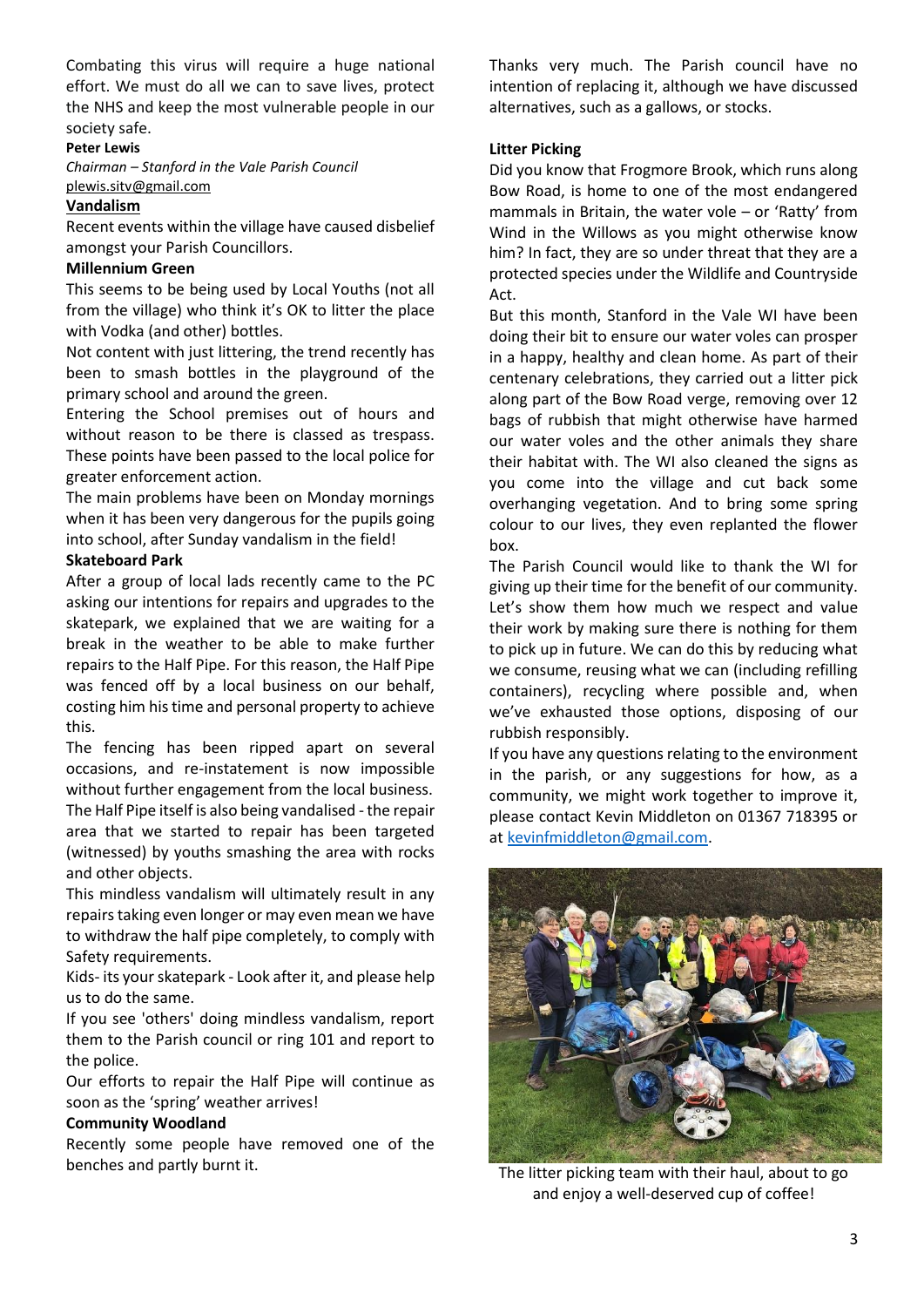## **The Countryside Code**

We want all members of our community to be able to enjoy the benefits of being outdoors in nature. One way to do this is by exploring the network of footpaths and bridleways around us. If you are heading outdoors around our village for a walk, please take a moment to consider the other people and animals that you share the countryside with.

In particular, if you are taking your dog with you, please keep it on a lead around animals and take special care around horses. A horse can easily be alarmed by dogs and may be scared into running away, prompting a dog's natural instinct to chase. This can end up in an injury not only to the horse, but also to your dog if the horse kicks out in self-defence.

## **Following the Countryside Code**

[\(https://www.gov.uk/government/publications/the](https://www.gov.uk/government/publications/the-countryside-code/the-countryside-code)[countryside-code/the-countryside-code\)](https://www.gov.uk/government/publications/the-countryside-code/the-countryside-code) is an easy way to make sure that you can enjoy your walk while also respecting those you share the countryside with. Respect other people:

- consider the local community and other people enjoying the outdoors
- leave gates and property as you find them and follow paths unless wider access is available

Protect the natural environment:

- leave no trace of your visit and take your litter home
- keep dogs under effective control Enjoy the outdoors:
- plan ahead and be prepared
- follow advice and local signs

## **Climate**

Many of us are increasingly aware of the threat posed by climate change and the need for us to respond to it, both individually and as a society. You may have seen Sir David Attenborough's *Climate Change – The Facts* documentary and be wondering what can be done to stabilise the climate for us and our children. The parish council recognises that it has a role to play and, over the last few months, our environment subcommittee has been working on a Climate and Environmental Emergency Policy. The policy was approved at the February council meeting and is available to view on the parish council website. If you don't have access to the internet and would like a printed copy of the policy, please get in touch with Kevin Middleton on the phone number below.

The policy commits the Parish Council to taking an active role in:

- Encouraging and enabling our community to decrease their greenhouse gas emissions and improve their resilience to climate change.
- Reviewing the council's emissions an organisation and taking action to reduce them, where we can.
- Seeking to influence the policies of other organisations to encourage them to reduce their emissions.
- Adopting and promoting measures that encourage biodiversity and nature conservation within the parish.

We will be keeping you informed of progress through regular updates in the newsletter. We are also keen to hear about ideas you might have for ways in which our community might combat climate and environmental breakdown. If would like to discuss anything, please contact Kevin Middleton on 01367 718395 or at [kevinfmiddleton@gmail.com](mailto:kevinfmiddleton@gmail.com). We can't promise we can act on every suggestion – some things may be outside our capabilities to change or influence – but we will listen and respond where we can.



**Neighbourhood Watch Encourages Protecting the Isolated and Vulnerable During the Covid 19 Outbreak – (At Time of Printing)**

You will all be aware of the coronavirus (COVID-19) outbreak. Neighbourhood Watch exists to look out for communities across England and Wales and at a time like this we encourage you to consider ways to keep yourself, your loved ones and those in your community safe, particularly the isolated and vulnerable. We are following the advice from the government and encourage you to do the same: [https://www.gov.uk/government/topical](https://www.gov.uk/government/topical-events/coronavirus-covid-19-uk-government-response)[events/coronavirus-covid-19-uk-government](https://www.gov.uk/government/topical-events/coronavirus-covid-19-uk-government-response)[response](https://www.gov.uk/government/topical-events/coronavirus-covid-19-uk-government-response)

**10 ways you, as a Neighbourhood Watch supporter, can protect yourself, your loved ones and your community:**

- **1.** Meet with household members, other relatives, friends and neighbours to discuss what to do if a COVID-19 outbreak occurs in your community and what the needs of each person will be.
- **2.** If your neighbourhood has a website or social media page, consider joining it to maintain access to neighbours, information, and resources. Alternatively, share phone numbers and email